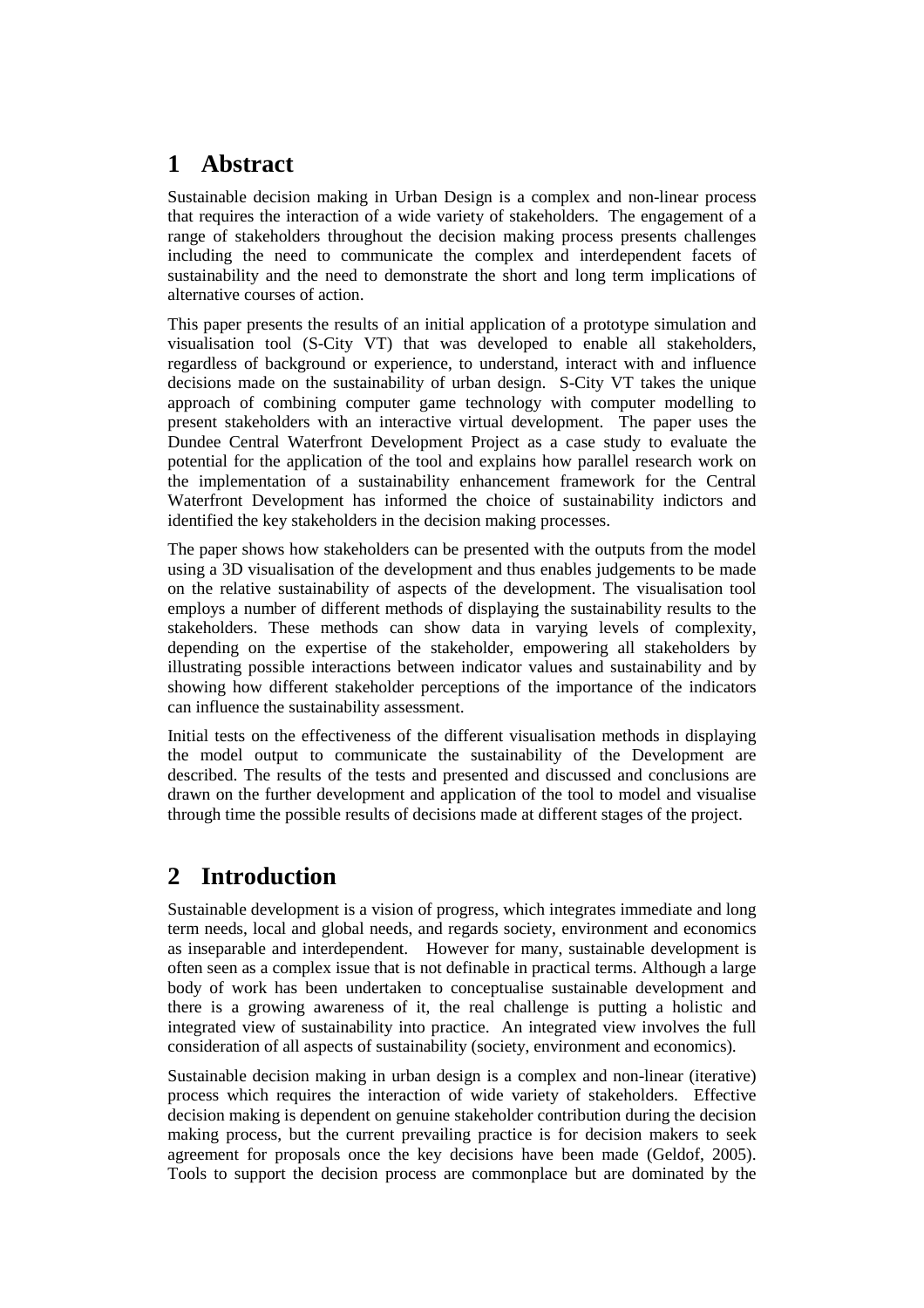perceptions of the "expert" decision makers (e.g. planners, architects, and design engineers) and focus mainly on the technical design and optioneering stages of the process. Sustainable decision support tools have been developed (Ashley et al, 2004) but the applicants have concluded that a major barrier to the development and implementation of tools to support urban design is the complexity of the environment in which decision are made (Bouchart, Blackwood & Jowitt, 2002; Hull & Tricker 2005). In particular, engagement with the general public throughout the decision making process presents challenges in communicating not only the complex and interdependent facets of sustainability in decisions, but also in providing an understanding to stakeholders of the short and long term implications of alternative courses of action.

It is therefore believed that there is a need for new decision support tools that can deal with the complexity of urban design and which go beyond the technical orientation of previous tools (Sahota & Jeffery, 2005) to enable the real inclusion of sustainability in the decision-making processes. The key component of such tools is visualisation to aid interaction between stakeholders. Visualisation has been used to visualise and analyse changes in the urban design arena (Shellito et al. 2004; Semboloni et al 2004) and to model the best options for sustainable transport systems (Kurt, 2004). However, none have been used to communicate to and integrate the various stakeholders to improve sustainable decision-making and stakeholder interaction.

This paper describes a prototype interactive simulation and visualisation platform (SCity-VT) that integrates and communicates complex multidisciplinary information to diverse stakeholder groups, including local authorities and the general public, to enable them to discharge their duties in a way that contributes to the achievement of sustainable development. This platform uses Computer Games technology, for 3D visualization and rendering techniques to generate a realistic urban development, in conjunction with an underlying computational model (Isaacs et al 2008).

The underlying computational model consists of two parts:

Multi-criteria evaluation methods to support urban development decision-making and determine the effect of varying indicators on sustainability. Using the same indicators the tool will highlight the differences in stakeholder view on priorities of the social, environmental and economic aspects on sustainability. There is no alignment of views as the stakeholders views are often in conflict and therefore there is never a single correct quantitative sustainability measure. The results of the multi-criteria evaluation (Analytical Network Process (ANP)) orders the indicators in terms of their importance i.e. priority.

Sub system models representing the temporal changes in each indicator. These models are based on existing models, such as the SAP (standard assessment procedure) energy model, or derived from data either collected for the project or sourced from urban databases such as Eurostat. (Eurostat, 2008)

The results of the models are shown to the stakeholder in a novel way using a 3D visualisation tool. The stakeholder will be presented with a 3D visualisation of the development that encapsulates the results of the models and thus the relative sustainability of the development. The visualisation tool employs a number of different methods of displaying the sustainability results to the stakeholders. These methods show data in varying levels of complexity, depending on the expertise of the stakeholder, empowering all stakeholders by illustrating possible trade-offs between indicator values and sustainability. Further the tool will model and visualise through time the possible results of decisions made at different stages, affecting the indicator values, during the development using an animated simulation allowing comparisons to be made.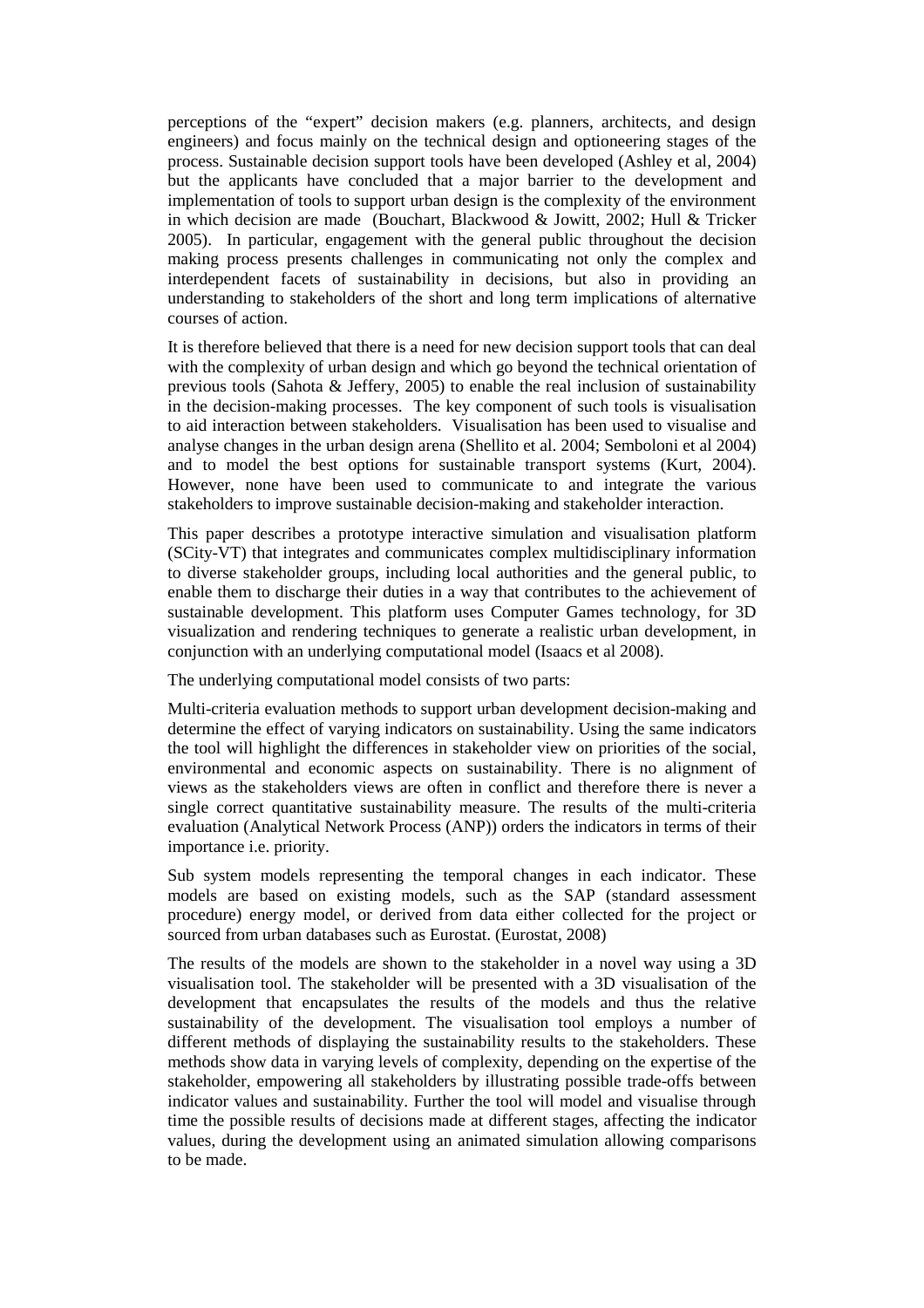# **3 Sustainability Inclusion in the Decision Making Process – Dundee Central Waterfront Development Project.**

The development work on the tool forms part of a larger research programme, in conjunction with Dundee City Council, to develop a sustainability enhancement framework for the Dundee Central Waterfront project. The elements of this project are shown in Figure 1.



#### *Figure 1 - Dundee Central Waterfront sustainability enhancement study*

The enhancement framework will influence decisions taken at various stages of the project's development through the use of indicators that were established to monitor the sustainable development of the Waterfront project. The enhancement framework will combine several activities, each designed to contribute to the overall sustainable development of the waterfront project. Figure 2 outlines how sustainability can be considered at different stages of project life cycle.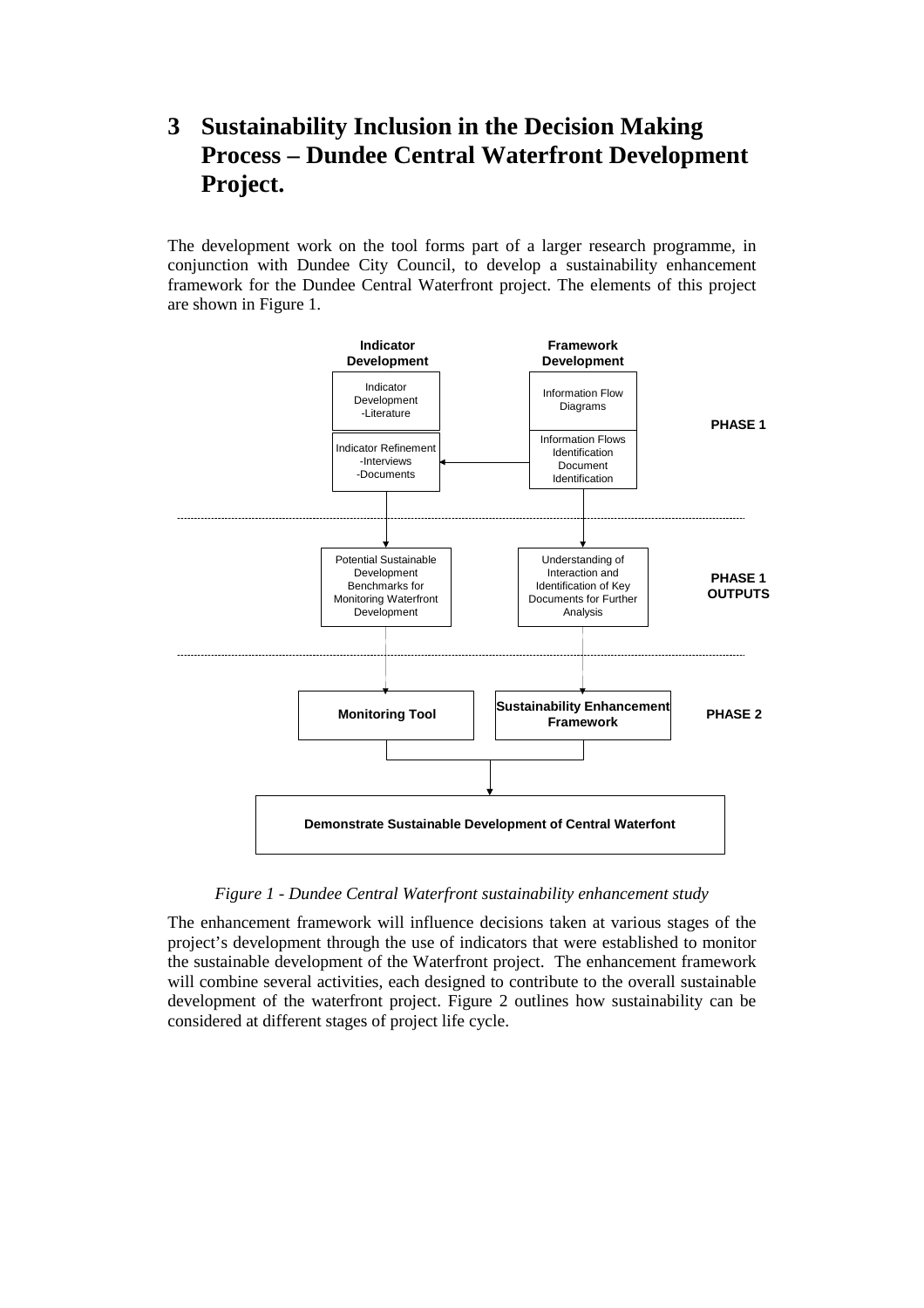

#### *Figure 2. Points of Influence Through the Project Lifecycle*

Influencing sustainability at each stage is achieved by embedding sustainable development concepts within the existing decision making and project management procedures and process, e.g. sustainable issues in risk register, special requirement for Site Waste Management Plans in tender documents

Information flow mapping was undertaken at the beginning of the study (Gilmour et al, 2007) to identify key stakeholders, their role in process and the procedures used during decision making. Following this researchers were embedded within the organisation to further identify where sustainability could be influenced in the process and to allow an assessment of the information needs of the stakeholders.

Indicators were developed to provide a benchmark for identifying, reporting and communicating the sustainable development of Dundee Central Waterfront. These indicators help to break down the sustainable development concept to give it a clearer definition and hence make it more comprehensible. Simply put, an indicator is something that helps us understand where we are, which way we are going and how far we are from where we want to be (Simon, 2003). The process of indicator development is an iterative one. The process consists of three main activities, literature review, interviews and document analysis. Each policy document and waterfront specific document that might contain potential sustainability indicators was reviewed and the relevant indicators shortlisted. Each indicator on the shortlist was reviewed to identify its appropriateness to the Central Waterfront, in relation to its scale, geographical area, unit of measurement, focus and direction. Indicators were then grouped into three categories, Economic, Environmental and Social. A definition for each indicator was then assigned together with draft units. The indicators were designed to align as closely as possible with Scottish Government indicators to provide a basis for tangible reporting to the Scottish Government, whilst providing clear and easily understood indicators for internal monitoring at the strategic level.

Where Scottish Government and UK Government indicators did not exist, specific indicators were developed. These were based on the authors' experience of sustainable indicator development (Smith et al., 2002, Butler et al., 2003) and on a range relevant sustainable urban development research papers. Unfortunately, most of the papers presented a conceptual understanding of the urban environment and identified key components of sustainability (McAllister 2005) rather than presenting indicators. However, these key components were developed into indicators, which balanced economic, environmental and social aspects of sustainable development. Well chosen indicators should focus on materiality and accessibility (Olsen. L., 2004) - materiality concerns the information stakeholder want and accessibility refers to ability of stakeholders to acquire and understand the information contained in indicators. Indicators should also have the following four characteristics (Foxon et al., 2002):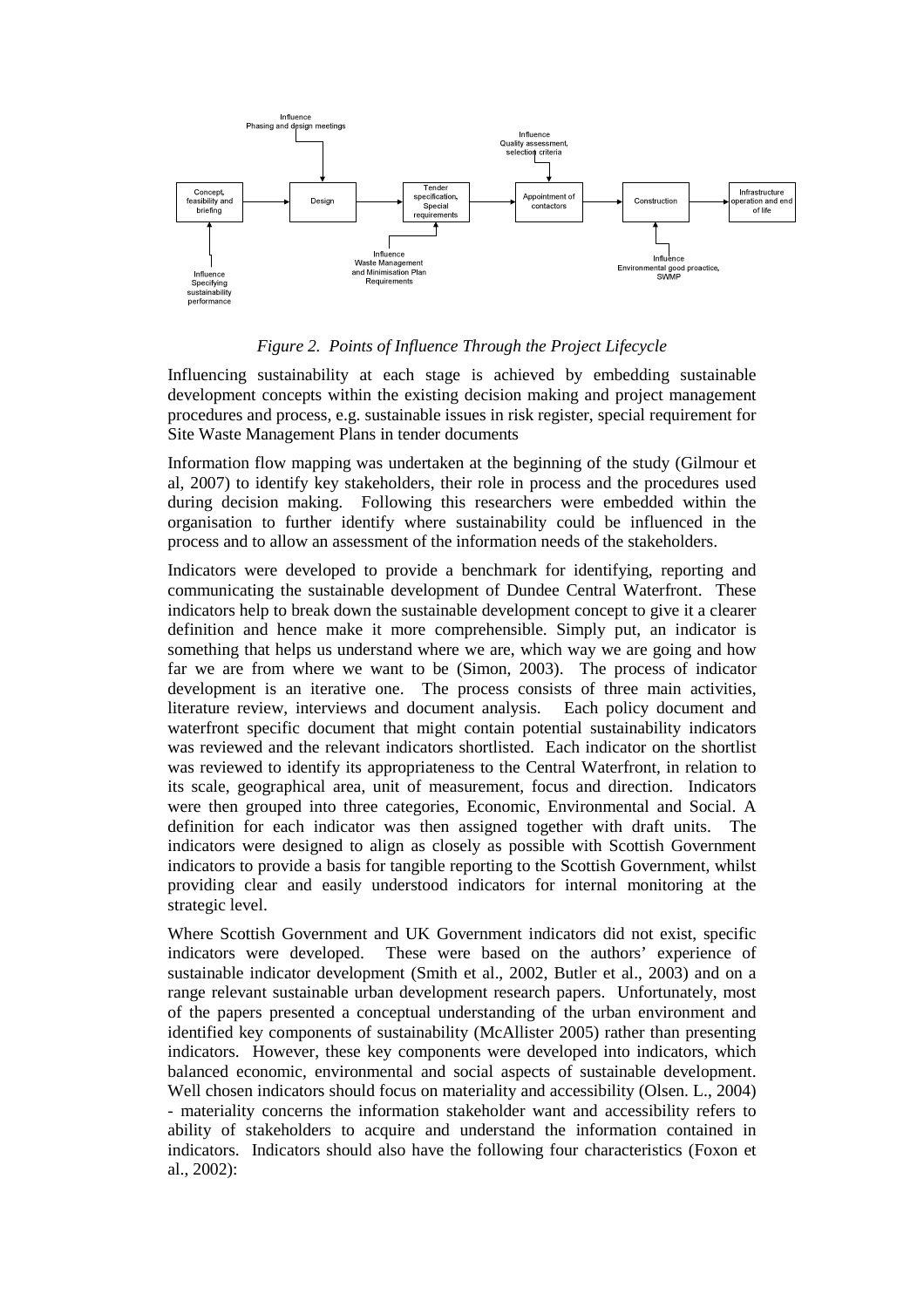Comprehensiveness: The indicators should cover the three categories of economic, environmental, and social in order to ensure that account is being taken of progress towards sustainable development objectives. The indicators chosen need to have the ability to demonstrate movement towards or away from sustainable development according to these objectives.

- Tractability: Sufficient reliable numerical or qualitative data should be available to enable the estimation of spatial and temporal trends.
- Transparency: The indicators should be chosen in a transparent way so as to help stakeholders to identify why indicators are being considered.
- Practicability: The indicators must be practical in terms of time and resources available for any analysis and assessment.

The benchmark indicators were categorised into two groups based on the geographical scope of the indicator; either Waterfront specific or city/region wide. Waterfront specific indicators data are focussed on the development area, whereas city/region wide indicators data are based on the impact of the Waterfront Development at a city/region scale. An example of the latter type of indicator is Retention of Skills Base, where an attribution of the change due to Central Waterfront will be required. One of three forms of baseline data exists for each indicator:

- An initial baseline value for 2007, e.g. population 142,170,
- A value of 0 as a datum for 2007, e.g. Number of jobs created since 2007,
- N/A (not available) where the indicator is not measurable at this time, e.g. Per capita water consumption of new buildings as the area has not yet been developed.

The indicators will have different responsiveness to changes in the development. For some indicators there will be a change in the indicator only at infrastructure stage or the plot development stage, whereas some indicators will change at some or all of the development stages. For example, an indicator such as Air Quality will be influenced at each stage of the development but Retention of Skills Base, which monitors graduate retention rate, will only be influenced at the plot development stage.

A subset of six indicators, two social two economic and two environmental, were selected for modelling and visualisation in S-City VT.

### **4 ANP method**

A stakeholder/analyst defines the indicator network by identifying interrelationships and dependencies amongst the indicators. This is achieved by making judgements of relative importance of each indicator of the model i.e. pairwise comparisons.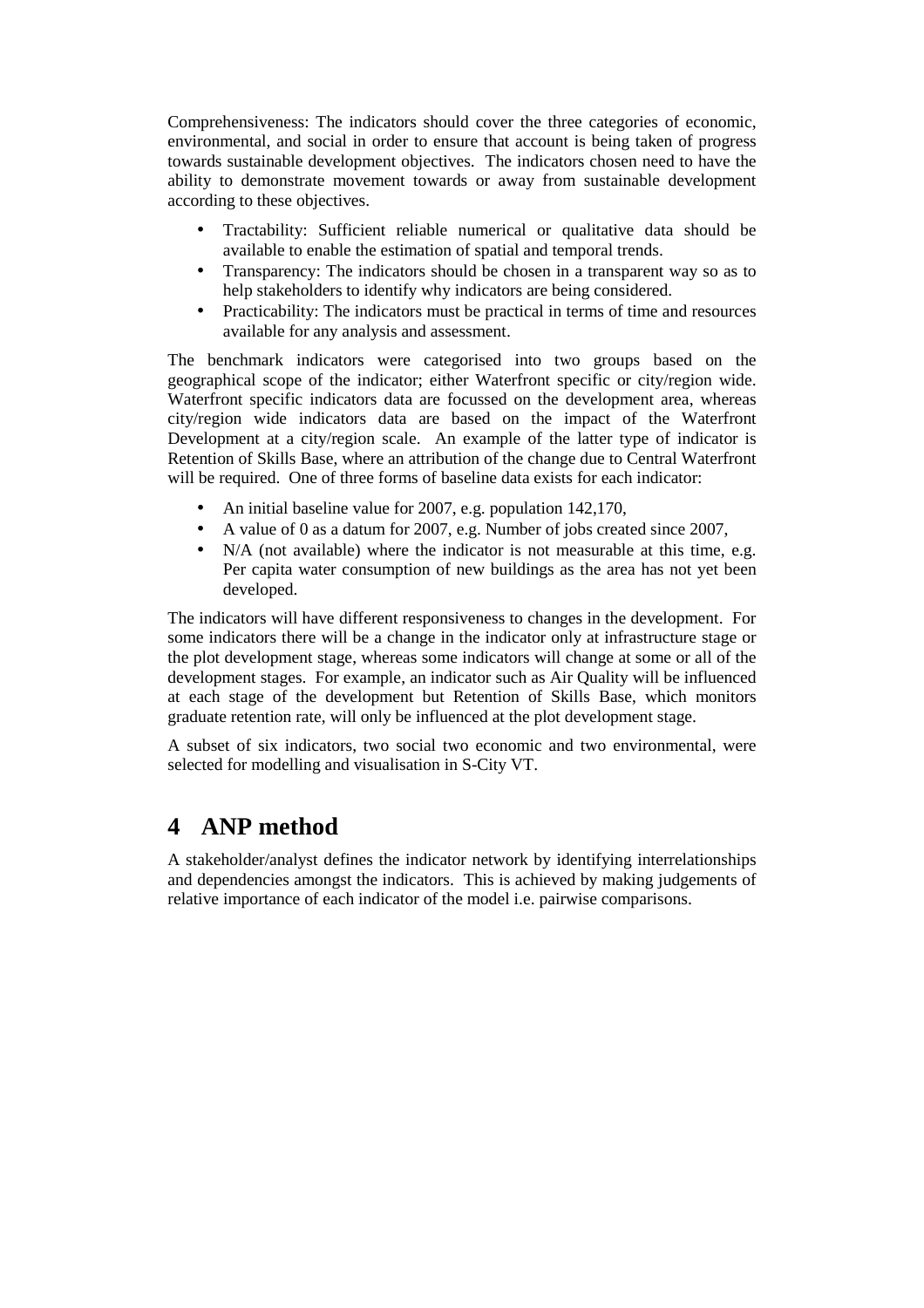| Intensity of Definition<br>Importance |                                                                                                                                                                   | Explanation                                                                                                                                |  |  |  |
|---------------------------------------|-------------------------------------------------------------------------------------------------------------------------------------------------------------------|--------------------------------------------------------------------------------------------------------------------------------------------|--|--|--|
| 1                                     | Equal Importance                                                                                                                                                  | Two activities contribute<br>equally to the objective                                                                                      |  |  |  |
| 3                                     | Moderate Importance                                                                                                                                               | Experience and judgment<br>slightly favour one activity<br>over another                                                                    |  |  |  |
| 5                                     | <b>Strong Importance</b>                                                                                                                                          | Experience and judgment<br>strongly favour one activity<br>over another                                                                    |  |  |  |
| 7                                     | Very strong<br>demonstrated<br><b>or</b><br>importance                                                                                                            | An activity is favoured very<br>strongly over another; its<br>dominance is demonstrated in<br>practice                                     |  |  |  |
| 9                                     | Extreme importance                                                                                                                                                | The evidence favouring one<br>activity over another is of the<br>highest possible order<br>of<br>affirmation                               |  |  |  |
| 2,4,6,8                               | For compromise<br>between<br>the<br>values                                                                                                                        | Sometimes one<br>needs to<br>interpolate<br>compromise<br>a<br>judgement<br>numerically<br>because there is no good word<br>to describe it |  |  |  |
| Reciprocals<br>of above               | If activity i has one of the above<br>nonzero numbers assigned to it<br>when compared with activity j,<br>then j has the reciprocal value<br>when compared with i | A comparison mandated by<br>choosing the smaller element<br>as the unit to estimate the<br>larger one as a multiple of that<br>unit.       |  |  |  |
| Rationals                             | Ratios arising from the scale                                                                                                                                     | If consistency were to<br>be<br>by<br>obtaining<br>forced<br>n<br>numerical values to span the<br>matrix                                   |  |  |  |
| $1.1 - 1.9$                           | For tied activities                                                                                                                                               | When elements are close and<br>indistinguishable;<br>nearly<br>moderate is 1.3 and extreme is<br>1.9                                       |  |  |  |

Table 1. The Fundamental Scale (From Saaty, 1990)

To illustrate the process, pairwise comparisons of the top-level indicator network is given below. Here we can see that this stakeholder rates economic factors 25 times more important than environmental for the social indicator.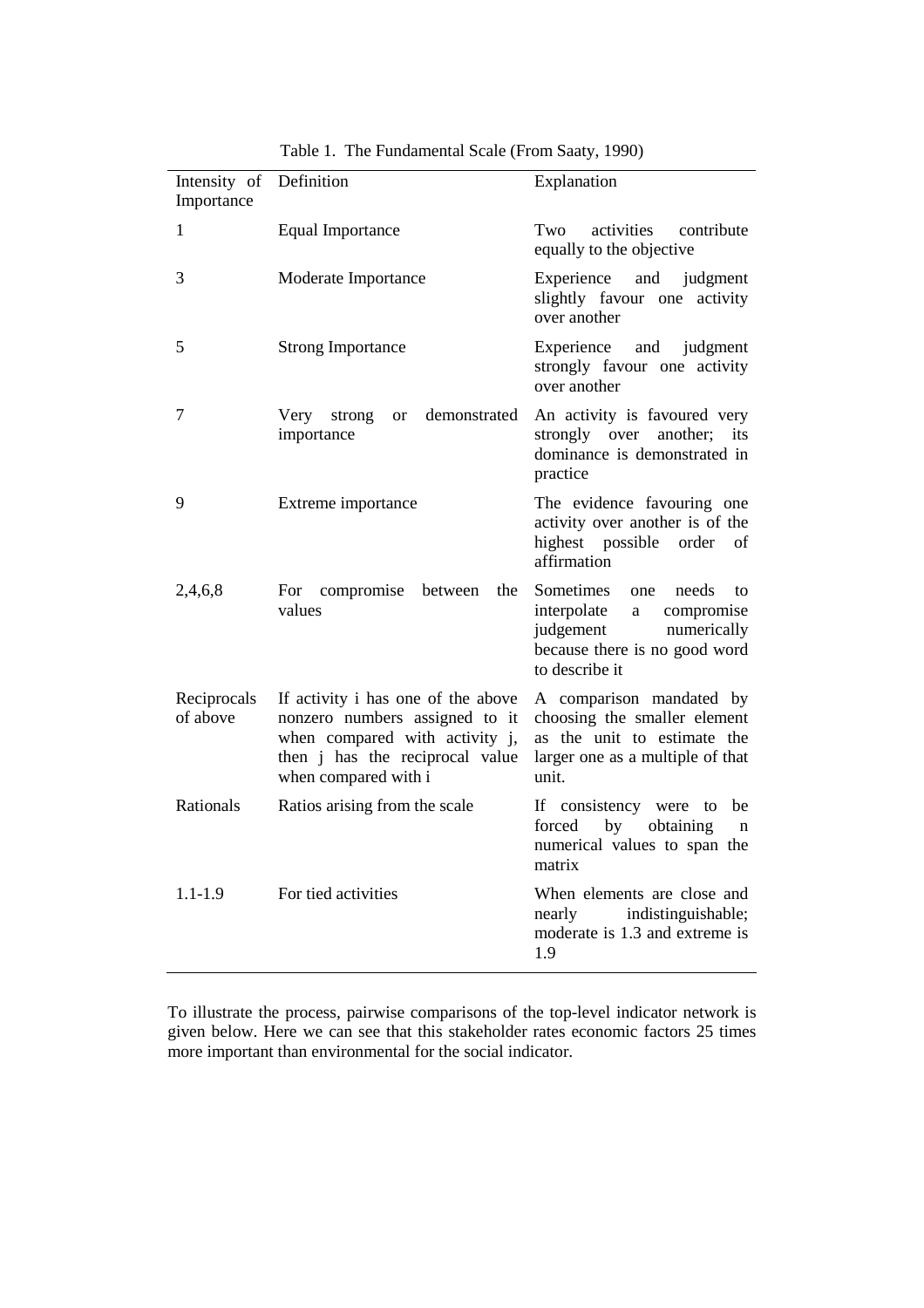| File                                                                                             | MainScreen<br>Tools About |                                                |                   |               |        |        |        |           |   |                  |
|--------------------------------------------------------------------------------------------------|---------------------------|------------------------------------------------|-------------------|---------------|--------|--------|--------|-----------|---|------------------|
|                                                                                                  |                           | Home   Scenario Designer   Virtual Development | Model Preferences |               |        |        |        |           |   |                  |
| □ Clusters<br>Environmental<br>E- Energy Consumption<br>Fi-Air Emissions<br>F Social<br>Economic |                           |                                                |                   | Environmental |        |        |        |           |   |                  |
|                                                                                                  |                           |                                                | Category          | Environmental |        | Social |        | Economic: |   | Priority         |
|                                                                                                  |                           |                                                | Environmental     |               |        | 0.2    | Î      | 0.2       | ٥ | 0.08867476609412 |
| SuperMatrix                                                                                      |                           |                                                | Social            |               | ×<br>≌ |        |        | 0.2       | Ĉ | 0.25289763999441 |
|                                                                                                  |                           |                                                | Economic          |               | î      | 5      | Ă<br>- |           |   | 0.65842759391146 |

*Figure 3. SCity-VT Dialogue for setting ANP parameters i.e. defining the network* 

When a comparison matrix has been created the elements must be prioritised, this is achieved by calculating the eigenvector, normalised priority weights, of each attribute. (Schniederjans 2004). These eigenvectors are then combined in the supermatrix where every interaction is described in terms of every element it interacts with(Saaty 1999). The supermatrix that is created is via this process is known as the initial or un-weighted supermatrix as it does not yet express the weightings of the overall clusters (Saaty 1999, ;Saaty 2006). A pair-wise comparison matrix must be created to represent the relationship between the clusters, in this case environmental, financial and social. Once this has been completed the calculated eigenvector is applied to the un-weighted supermatrix, this results in a final weighted supermatrix. The eigenvector calculated from the weighted matrix will give the decision maker the prioritised list of elements.

This is a measure of indicator dominance for sustainability for augmentation with the subsystem indicator models and visualisation.

| Options<br>About<br>File                       |                    |               |                  |                  |                   |            |            |            |  |
|------------------------------------------------|--------------------|---------------|------------------|------------------|-------------------|------------|------------|------------|--|
| Designer 3D View Model                         |                    |               |                  |                  |                   |            |            |            |  |
| <b>E</b> Clusters<br>Environmental<br>E-Social |                    | SuperMatrix   |                  |                  |                   |            |            |            |  |
| E- Economic<br>SuperMatrix                     | Category           | Air Pollution | Public Transport | Social Inclusion | Neighbouthood Sal | Employment | Population | Priority   |  |
|                                                | Air Pollution      | 0.2           | 0.2              | 0.2              | 0.1666667         | 0.1666667  | 0.1428572  | 0.05978837 |  |
|                                                | Public Transport   | 0.8           | 0.8              | 0.8              | 0.8333333         | 0.8333333  | 0.8571428  | 0.273545   |  |
|                                                | Social Inclusion   | 0.2           | 0.125            | 0.2              | 0.1428572         | 0.2        | 0.1428572  | 0.05615081 |  |
|                                                | Neighbourhood Sati | 0.8           | 0.875            | 0.8              | 0.8571428         | 0.8        | 0.8571428  | 0.2771825  |  |
|                                                | Employment         | 0.1428572     | 0.2              | 0.1428572        | 0.125             | 0.2        | 0.25       | 0.05892858 |  |
|                                                | Population         | 0.8571428     | 0.8              | 0.8571428        | 0.875             | 0.8        | 0.75       | 0.2744047  |  |

*Figure 4. Resulting supermatrix giving priorities/weightings for each indicator value* 

# **5 Sub System Models**

These are the models that define how the indicators change over time. The indicators currently used by the prototype are housing provision, acceptability, economic output, tourism, energy use and air emissions. As an example we will take the energy use indicator. The current energy use model is an implementation of the standard assessment procedure (SAP) model, which is the governments own standard system for assessing the energy efficiency of buildings. The SAP model allows the stake holder to change a wide variety of variables including glazing type, insulation type, building materials and low energy lighting. The SAP model determines the effect of these variables on the energy use of the building. (Defra, 2008)

The maximum and minimum results for a subsystem are then obtained across all the scenarios being studied. These are used to perform linear maximum-minimum normalization on the results of each subsystem to give a value between 0 and 100.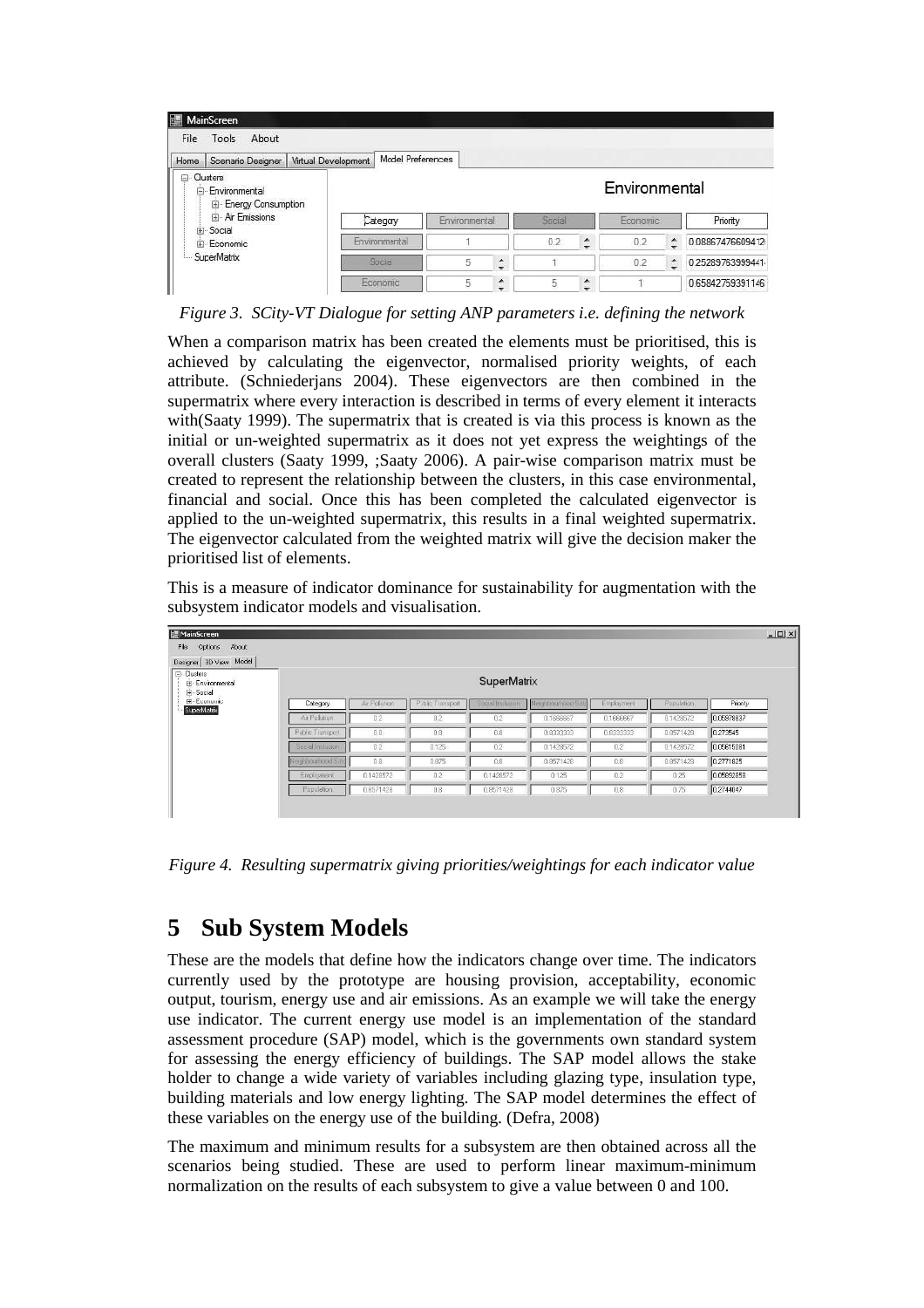To determine the sustainability of a specific building, at a given time, in the urban development we would multiply each of the normalized indicator values, obtained from the sub system models at that time point, by the weights/priorities provided by the ANP models. This will give us a quantitative measure of sustainability for each building. It is important to note that our tool does not provide an absolute measure of sustainability but does provide a mechanism to compare how alternative choices i.e. different proportions of residential to commercial properties changes the relative sustainability.

Figure 5, is a schematic summary that describes the steps involved in the sustainability assessment.



*Figure 5. Steps involved in computational and visualisation tool* 

### **6 Visualisation Techniques**

#### **6.1 Blending**

Each element (building, road, water) in the development will now have a sustainability value based on the range of selected indicators. The maps these onto a colour scale using a colour map. The tool is flexible and allows the user to select from numerous colour maps best known for their discriminating abilities (Levkowitz & Herman, 1992). Figure 6 shows the colour scale that is used in the colour maps.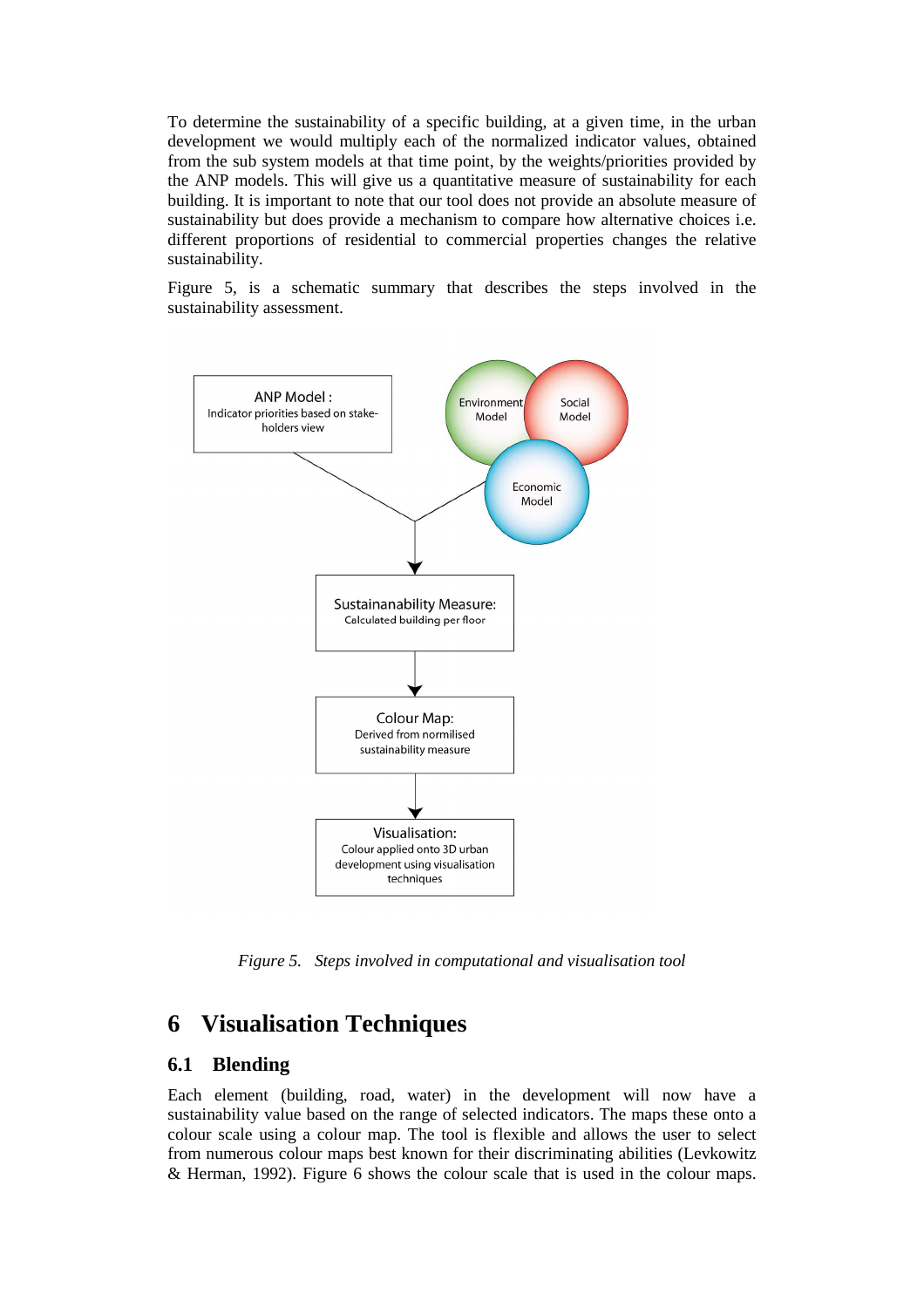Elements that are blue and red will have a high and low sustainability values respectively.



*Figure 6. Sustainability Scale as a Colour Map* 

Blending is simply the combination of all indicators resulting in a single sustainability value. The colour map above can be used to indicate sustainability.

Figure 7 shows that each floor in the building has a different level of sustainability.



*Figure 7. Sustainability Visualisation Using Colour Mapping* 

#### **6.2 Weaving**

Rather than combining all the indicators into a single value it may be possible to preserve some of the underlying information so that we can identify which indicators or clusters are very unsustainable or very sustainable. Here we will use a weaving technique (Hagh-Shenas et al, 2007) that uses a different colour map per indicator (as shown in figures and 8 and 9) to preserve this information.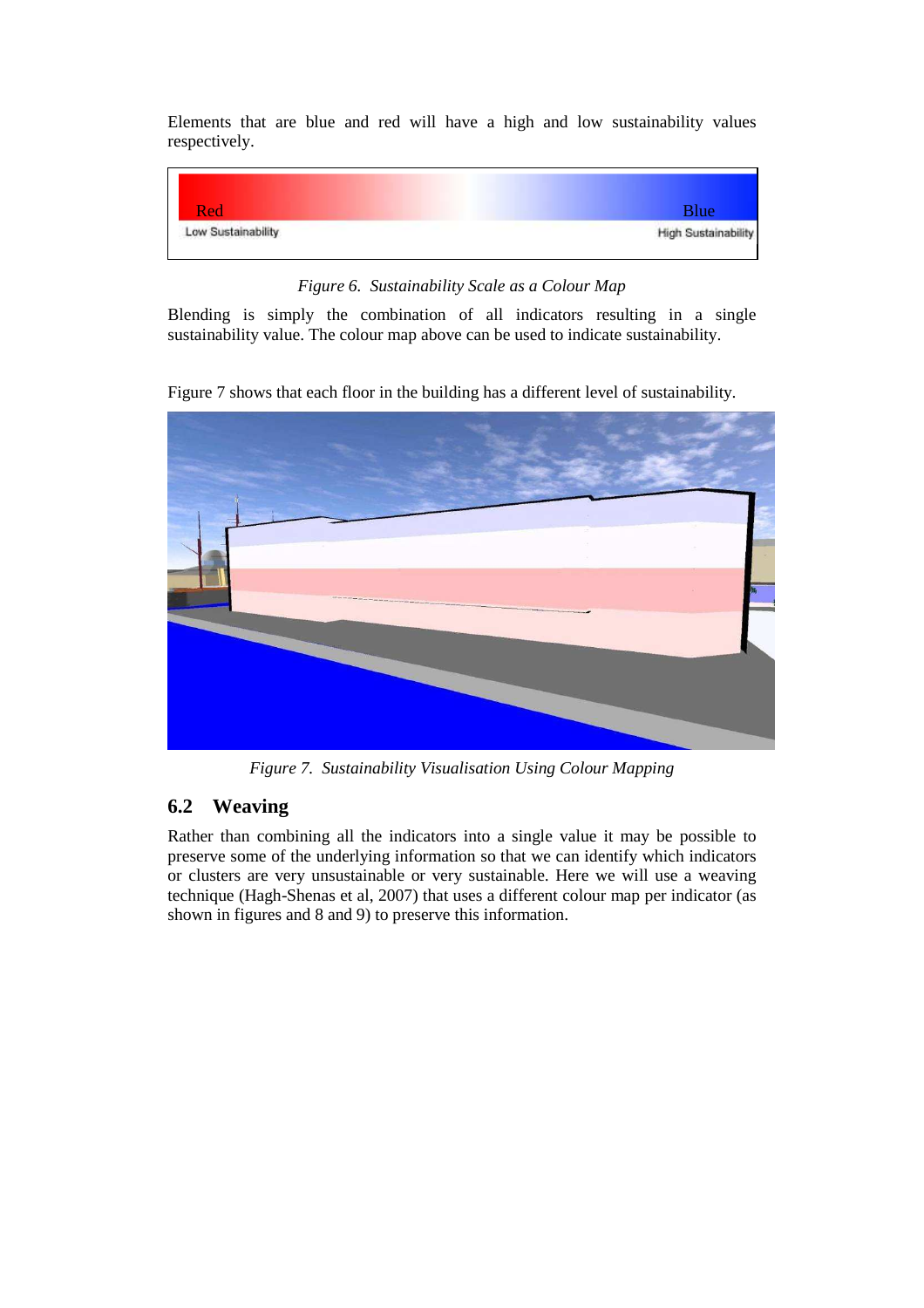

*Figure 8. Sustainability Visualisation Using Colour Mapping of Multiple Indicators* 

The tool would allow zooming into one building so each indicator value could be determined. This will become more complex as the number of indicators being shown increases, to prevent this over complexity the user will be able to turn off indicators they are not interested in allowing them to mine down to the values relevant to them at that time.



*Figure 9. Sustainability Visualisation Using Colour Weaving* 

### **6.3 3D Visualisation of the Development**

Finally the visualization technique is applied to the 3D development as in Fig 10.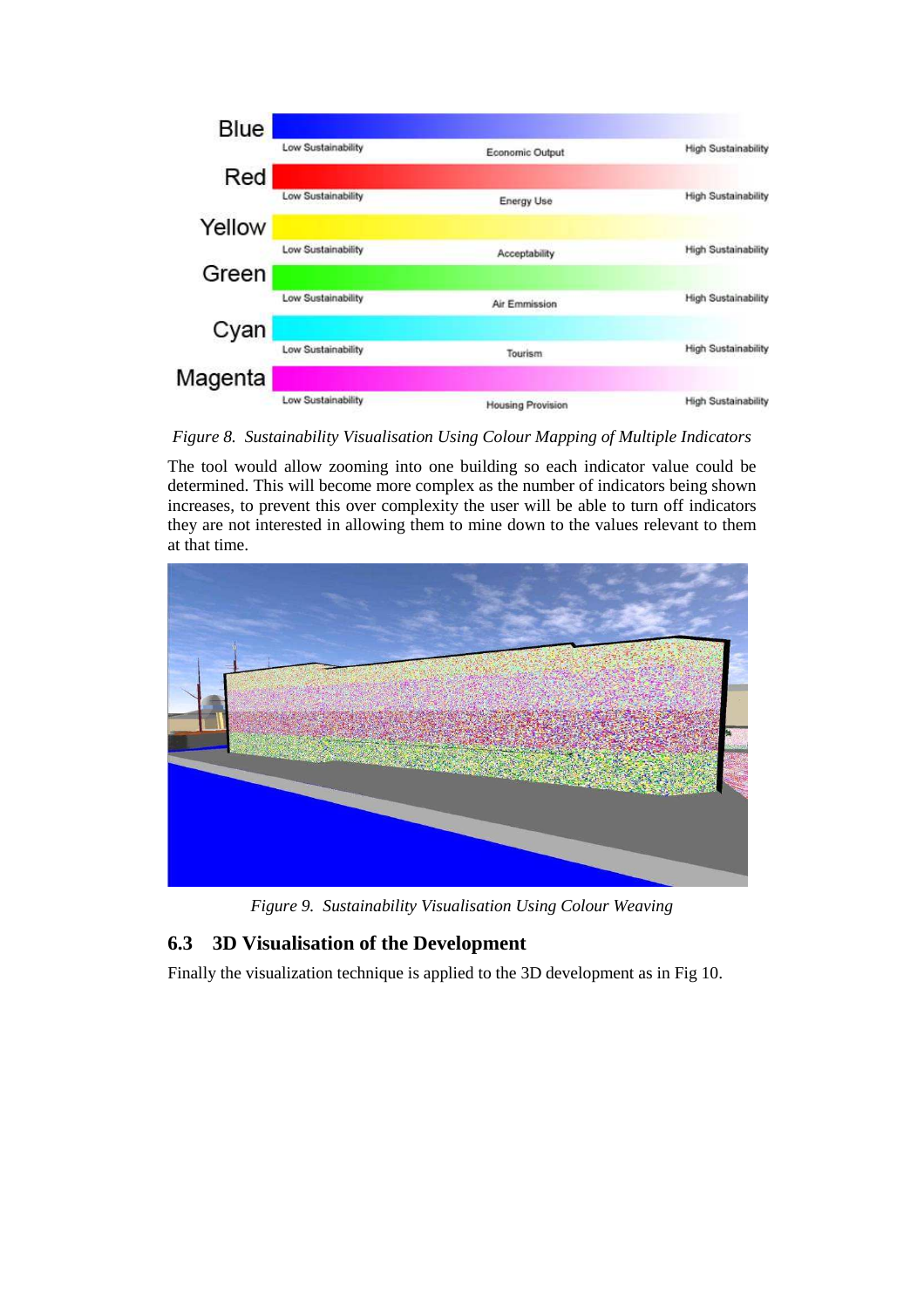

*Figure 10. 3D Visualization of development with and without sustainability information* 

# **7 Application and Testing of Tool**

Testing of S-City VT will now be undertaken using the Dundee Central Waterfront Development Project as a case study. The parallel research work on the implementation of a sustainability enhancement framework for the Central Waterfront Development has informed the choice of sustainability indictors and identified the key stakeholders in the decision making processes.

The final decision in any decision making process is rarely decided by one person, this is equally true in the urban planning domain, because of this our tests will use focus groups to simulate the types of consultation and engagement meetings it is envisaged the tool will ultimately be used in. This group methodology will allow a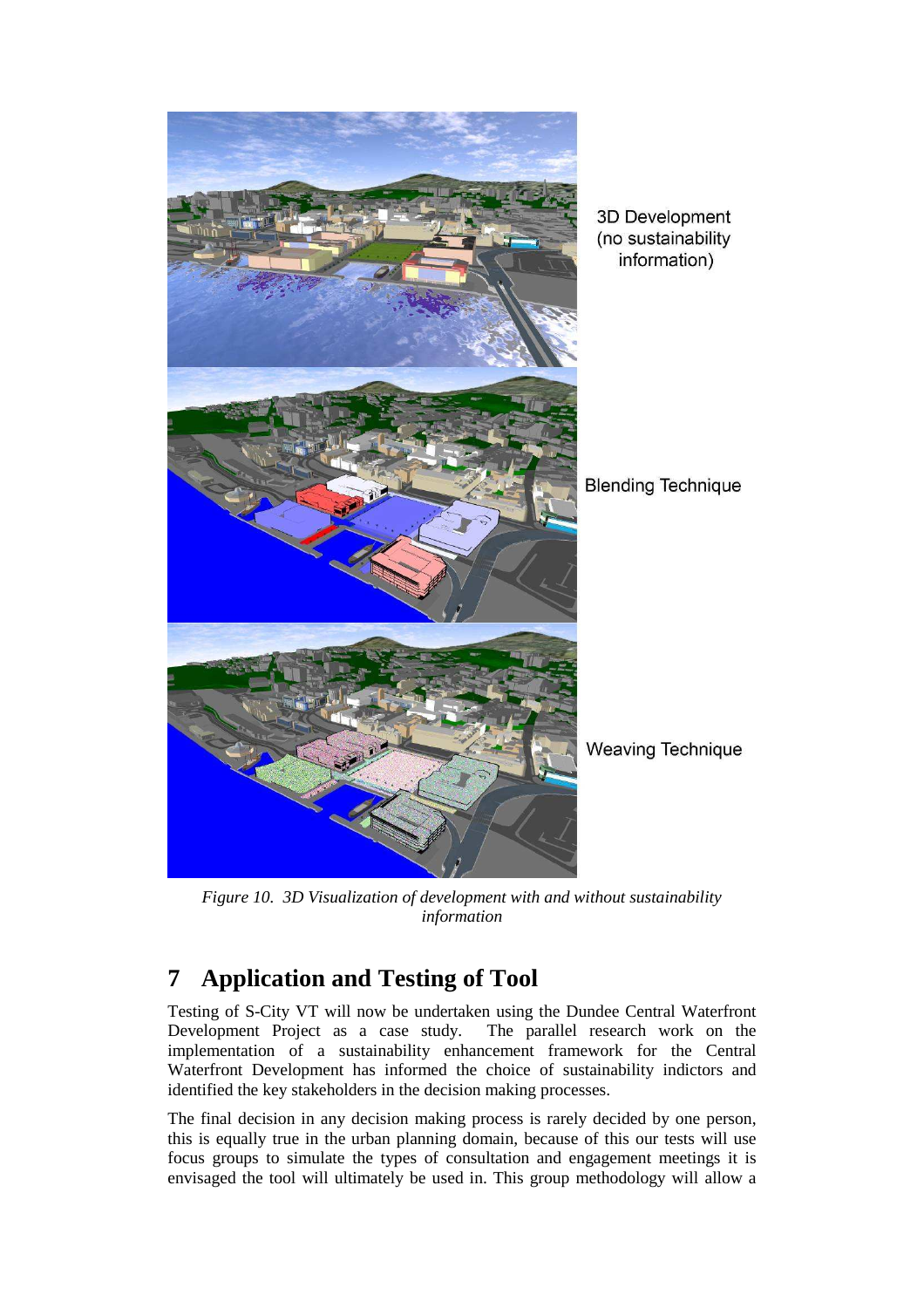much better insight into the group decision making process than a questionnaire or solo interview and also provide observational data that would be inaccessible without the interactions found in a group (Morgan 1988). The focus groups used will ideally be comprised of between six and ten members of a single stakeholder group; this will allow the greatest range of opinions without reducing the depth and substance of the discussions (Gilbert 2001).

As usability trials are most effective when participants represent real users performing real tasks (Dumas & Redish, 1999), the stakeholder groups will be presented with two scenarios, running simultaneously using a split screen display, as shown in figure 11. The two chosen scenarios will have different potential levels of sustainability known only to the researchers. The discussions and final conclusion, i.e. which scenario was decided to be relatively more sustainable, of the group is recorded and analysed to assess how the group's ability to make judgements on the relative sustainability of the separate scenarios is guided by the tool.





*Figure 11: Comparison techniques used for testing.*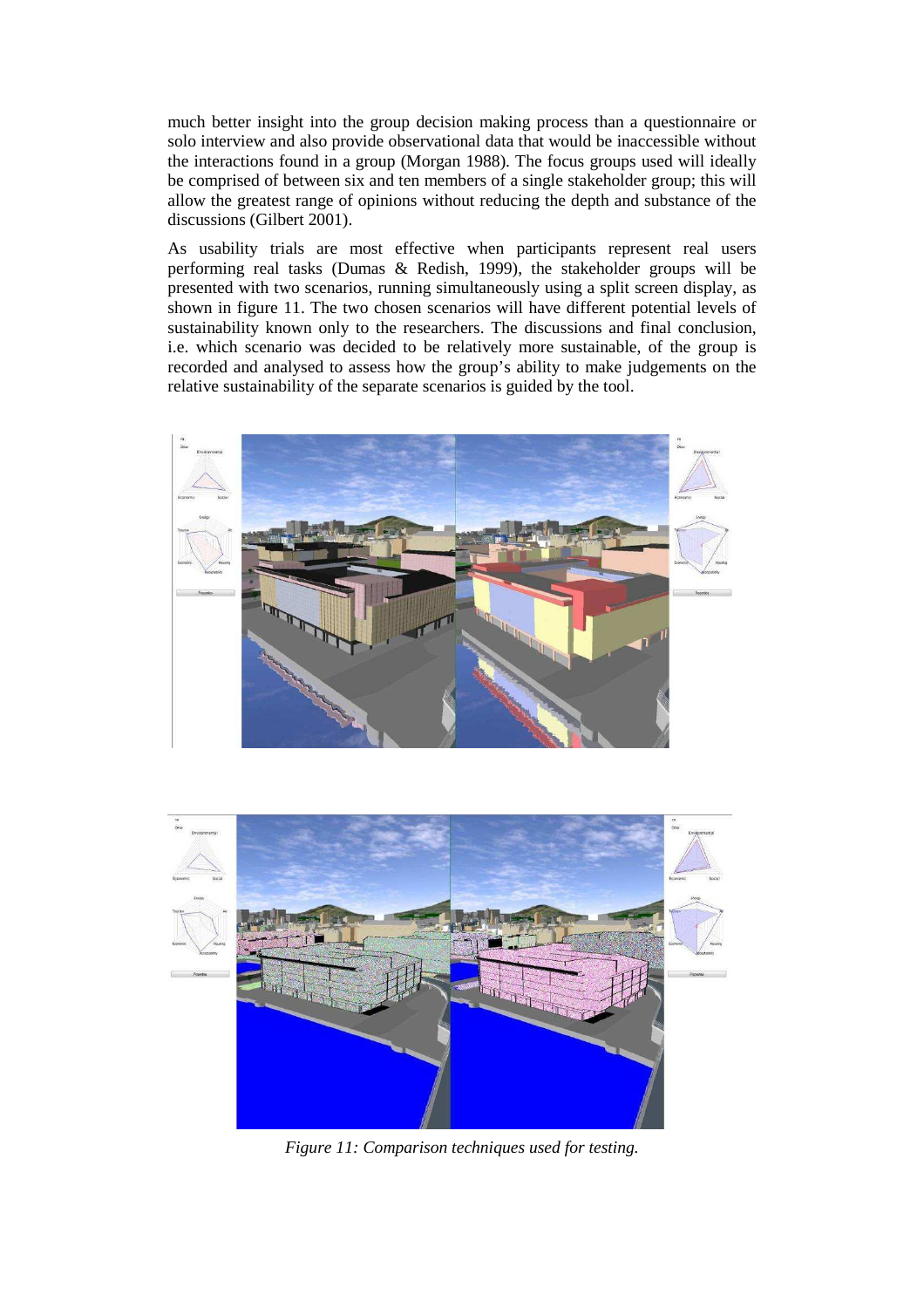The testing will not only provide an insight into which of the different visualisation techniques or combination of techniques is preferred by each stake holder group, but also which techniques are most efficient at conveying the complex sustainability information.

The testing methodology was piloted using a test stakeholder group composed of University of Abertay Dundee students of varying levels. The results of the pilot test are detailed below.

<Results to follow>

### **8 Conclusions**

The sustainability techniques provide a visual sensitivity analysis to show how the relative sustainability changes based on stakeholder's opinions and variation of parameters associated with the indicators such as the proportion of commercial to residential properties. The creation of a 3-D virtual environment allows a stakeholder to feel much more a part of the development because they can actually see it come to life. By projecting the results of the simulation model onto a virtual representation of the actual development, S-City VT allows the user to immediately envisage the consequences of any decisions that they make, and the differences in specific scenarios, over a number of years. The use of visualisation techniques in this way begins to remove sustainability assessment's reliance on the existing expert systems which are largely inaccessible to many of the stakeholder groups, especially the general public. Further after usability testing we know which visualization techniques are effective, in terms of conveying sustainability information to a specific stakeholder group. Since the tool is generic it can be easily applied to different complex urban data, for example the indicators can be changed to model demographic change. The indicators can also be extended to include those which influence water movement to enable the probability of flooding for different scenarios could be assessed.

#### **9 References**

- Ashley R.M., Blackwood D. J., Butler D. & Jowitt P. (2004). Sustainable Water Services A Procedural Guide, IWA Publishing, London, ISBN 1843390655
- Butler D., Jowitt P., Ashley R., Blackwood D., Davies J., Oltean-Dumbrava C., McIkenney G., Foxon T., Gilmour D., Smith H., Cavill C., Leach M., Pearson P., Gouda H., Samson W., Hendry S., Moir J., Bouchart F. (2003). SWARD:decision support processes for the UK. Management of Environmental Quality, 14, 4, 444- 459.
- Bouchart, F J-C., Blackwood, D J. & Jowitt, P W. (2002). Decision Mapping: Understanding decision making processes. Civil Engineering and Environmental Systems, 19 (3), pp187-207, ISSN 1028-6608
- Defra, (2008). SAP 2005: The Government's Standard Assessment Procedure for Energy Rating of Dwellings. Version 9.81/9.82, Revision 2, BRE, Watford.Eurostat, (2008) Europa-Eurostat database. http://ec.europa.eu/eurostat
- T.J. Foxon, G McIkenny, D Gilmour, et al (2002) Sustainable Criteria for Decision support in the UK water industry. Journal of Environmental Planning and Management, 45 (2), 258-301, 2002
- Geldof, (2005). "Integrated water management and complexity". Deventer: Tauw Deventer. ISBN 90- 76098-04-2